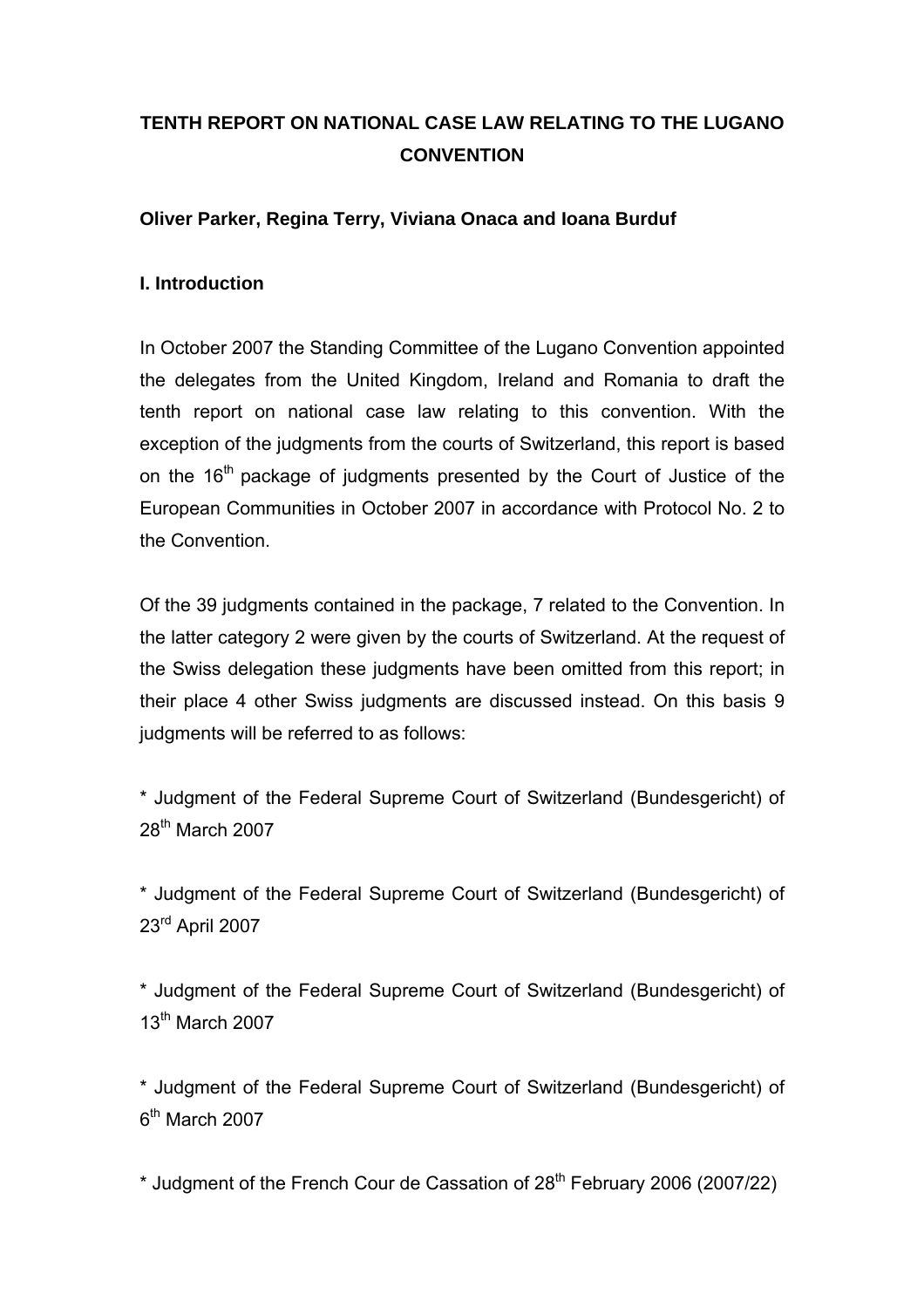\*Judgment of the High Court in Ireland of  $7<sup>th</sup>$  March 2006 (2007/34)

\* Judgment of the Hoyesterett in Norway of  $7<sup>th</sup>$  September 2006 (2007/35)

 $*$  Judgment of the Supremo Tribunal de Justica in Portugual of 21 $\mathrm{^{st}}$ September 2006 (2007/37)

\* Judament of the Sad Najwyzszy in Poland of  $28<sup>th</sup>$  March 2007 (2007/39)

The 9 judgments are briefly described and discussed below.

### **II. Overview of the case law**

**Title I - scope** 

## **Article 1(2) (non-application of the Convention to certain bankruptcy proceedings)**

This case, decided on 23<sup>rd</sup> April 2007, concerned bankruptcy proceedings in respect of an airline. Although the main proceedings were brought in Belgium, the airline had become bankrupt in Switzerland. On this basis the parties to the Belgian proceedings, in particular the Belgian State, sought to have their claims entered in the list of creditors in the bankruptcy proceedings that were also brought in Switzerland. This list is a record of the liabilities of the bankrupt estate and accordingly a list of the claims which, depending on their status, amount, ranking and any preferential rights, may have a share in the proceeds of the bankruptcy. The Swiss bankruptcy liquidators refused to include the Belgian creditors' claims in the list of creditors. This decision was taken on the basis of territorial considerations, in particular that the Swiss rules governing these proceedings related only to claims brought in Switzerland and that it was for the liquidators alone to decide who should be admitted to the list. This list should not include the claims of creditors that were the subject of the pending Belgian proceedings. The Federal Court upheld this decision and dismissed the appeals against it.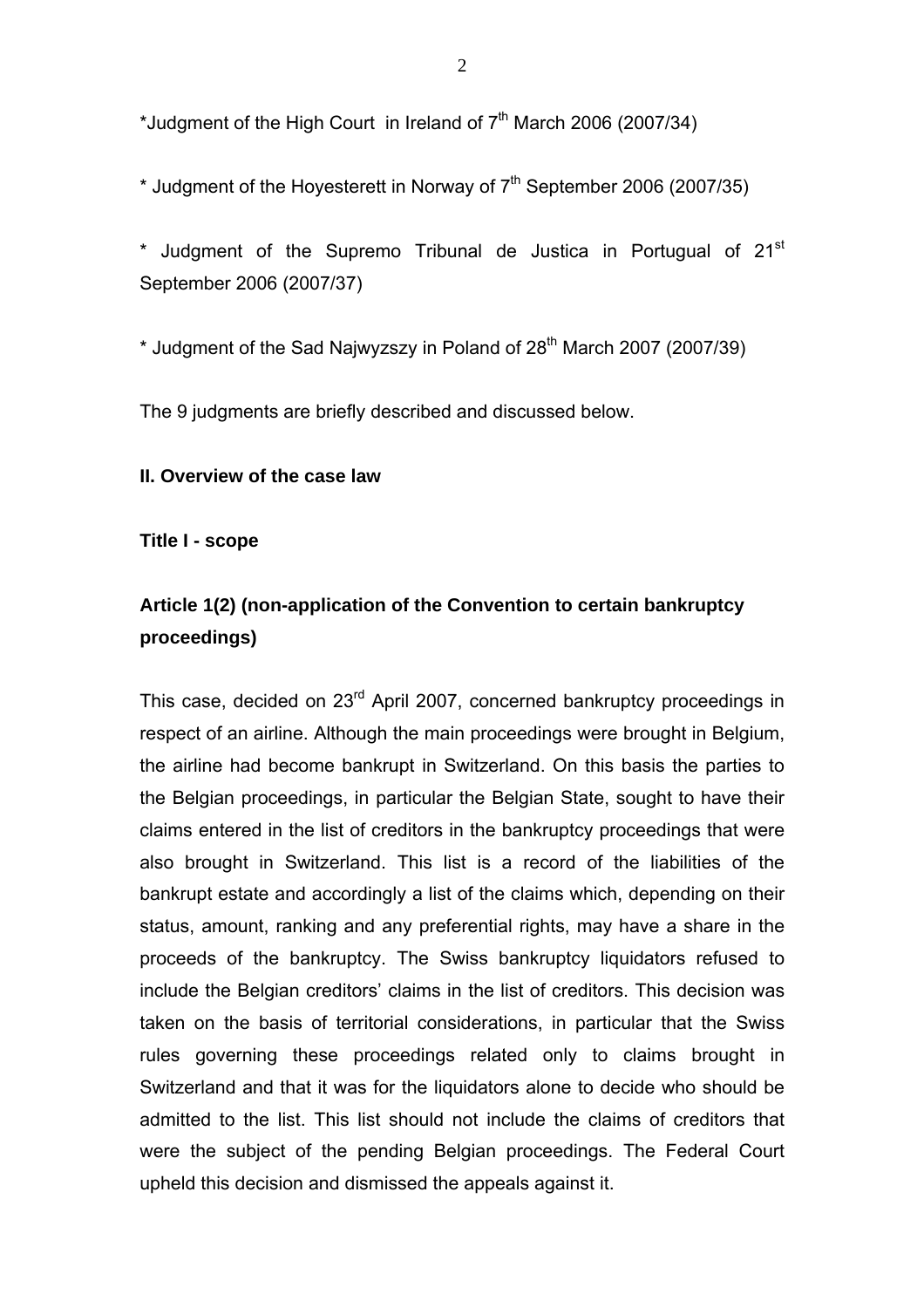One issue in this case was whether the proceedings before the Swiss liquidators fell within the scope of the Lugano Convention, Article 1(2) of which excludes from scope "bankruptcy, proceedings relating to the winding up of insolvent companies or other legal persons, judicial arrangements, compositions and analogous proceedings". The Belgian claimants argued that, if these proceedings fell within the Convention's scope, there was an obligation on the Swiss liquidators to recognise the claimants in the Belgian proceedings and enter their names in their list.

The Federal Court held that, according to the case law of the European Court of Justice, this exclusion applies in general terms only to actions brought in connection with liquidation in bankruptcy, following directly from bankruptcy proceedings and closely related to a liquidation of assets or a judicial composition. Proceedings that do not have their origin in or are not a direct consequence of debt recovery or bankruptcy law and which would instead in all probability have been brought even without bankruptcy are not covered by the exclusion.

The Federal Court referred to the predominant view among academics that the Swiss composition proceedings fell outside the scope of the Convention. It also considered whether Article 16(5) operated in this case as an exception to Article 1(2). The Belgian creditors' argued for this proposition. The former provision confers a mandatory exclusive jurisdiction "in proceedings concerned with the enforcement of judgments [on] the courts of the Contracting State in which the judgment has been or is to be enforced".

The Federal Court concluded that it would not decide whether the exclusion from scope in Article 1(2) or the exclusive jurisdiction in Article 16(5) applied in this case. It held that in view of the *procedural* nature of the Swiss proceedings before the liquidators the territoriality principle applied and that accordingly Switzerland had international jurisdiction for those proceedings. The Lugano Convention provided no basis in international law for curtailing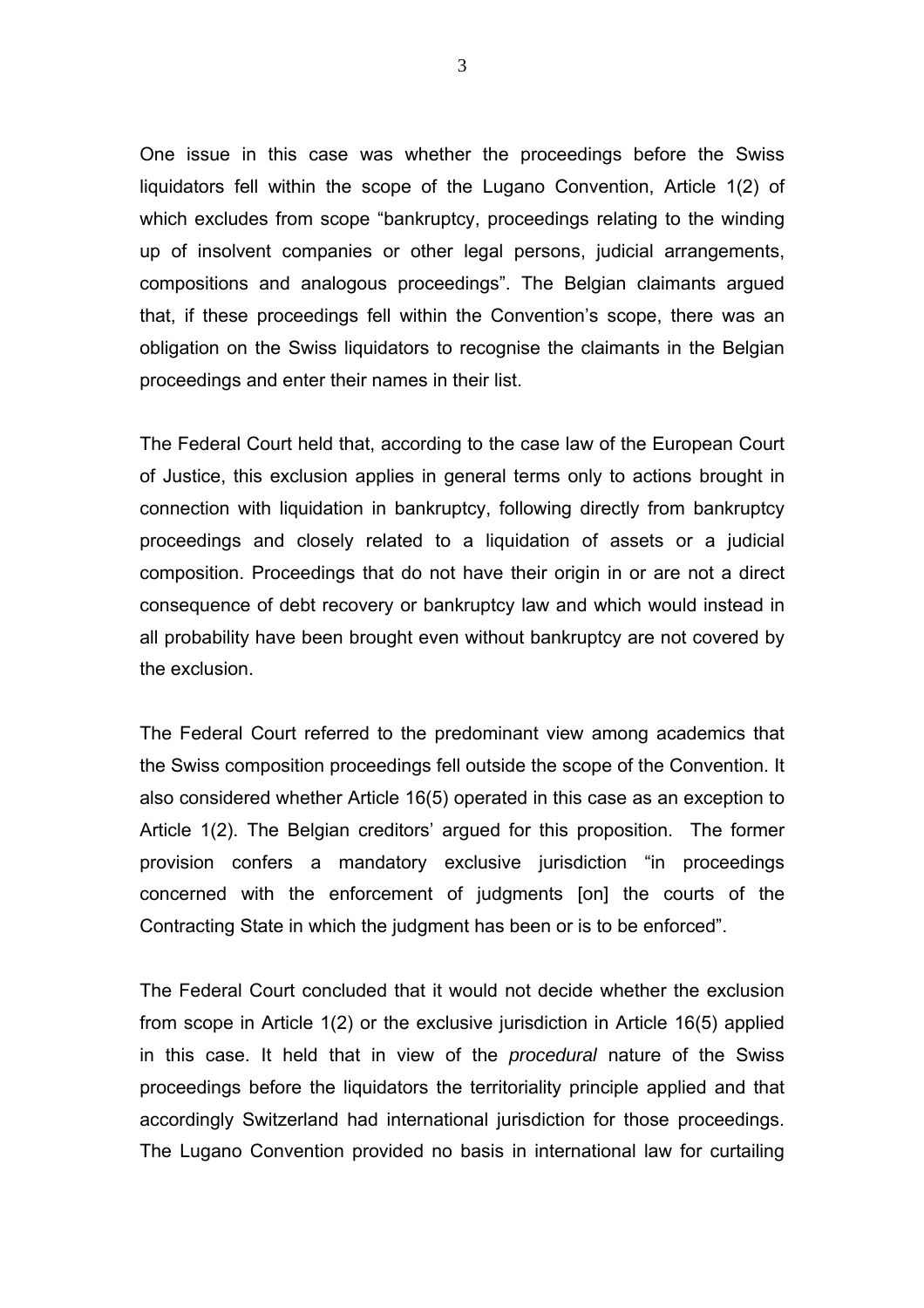the competence of the Swiss bankruptcy administration or challenging its composition decision.

It does not appear that this judgment would be decided differently under the terms of the new Lugano Convention.

## **Title II – Jurisdiction**

## **Article 5(1) (application of the contract jurisdiction)**

In Case 2007/34, there were two key issues that came before the Irish High Court for consideration. One related to Article 17 and is discussed later in this report where the facts pertinent to the consideration of that Article are also outlined. The other related to Article 5(1) and is discussed here. The plaintiff in the case was a company incorporated in Ireland while the defendant was a company incorporated in Switzerland. The latter had contracted to manufacture and supply a particular kind of machine and, when that machine caught fire and exploded, the plaintiffs, in reliance upon Article 5(1), attempted to sue the defendant company in Ireland. For this attempt to be successful, it was necessary for the court to determine whether or not the plaintiff company had discharged the onus of demonstrating that the place of the performance of the contractual obligation was Ireland. In arriving at its determination, the court had to identify the obligation in respect of which the claim was made and had also to consider by reference to what law that identity was to be tested. In regard to this latter issue, absent any requirement to consider a choice of law clause, the court was satisfied that Community jurisprudence should be determinative. Accordingly, it was held that the obligation in Article 5(1) was the contractual obligation which formed the basis of the legal proceedings (as opposed to any obligation whatsoever arising under the contract in question) – see De Bloos SPLR v. Société en commandite par actions Bouyer<sup>1</sup>.

<sup>&</sup>lt;sup>1</sup> Case C-14/76 [1976] ECR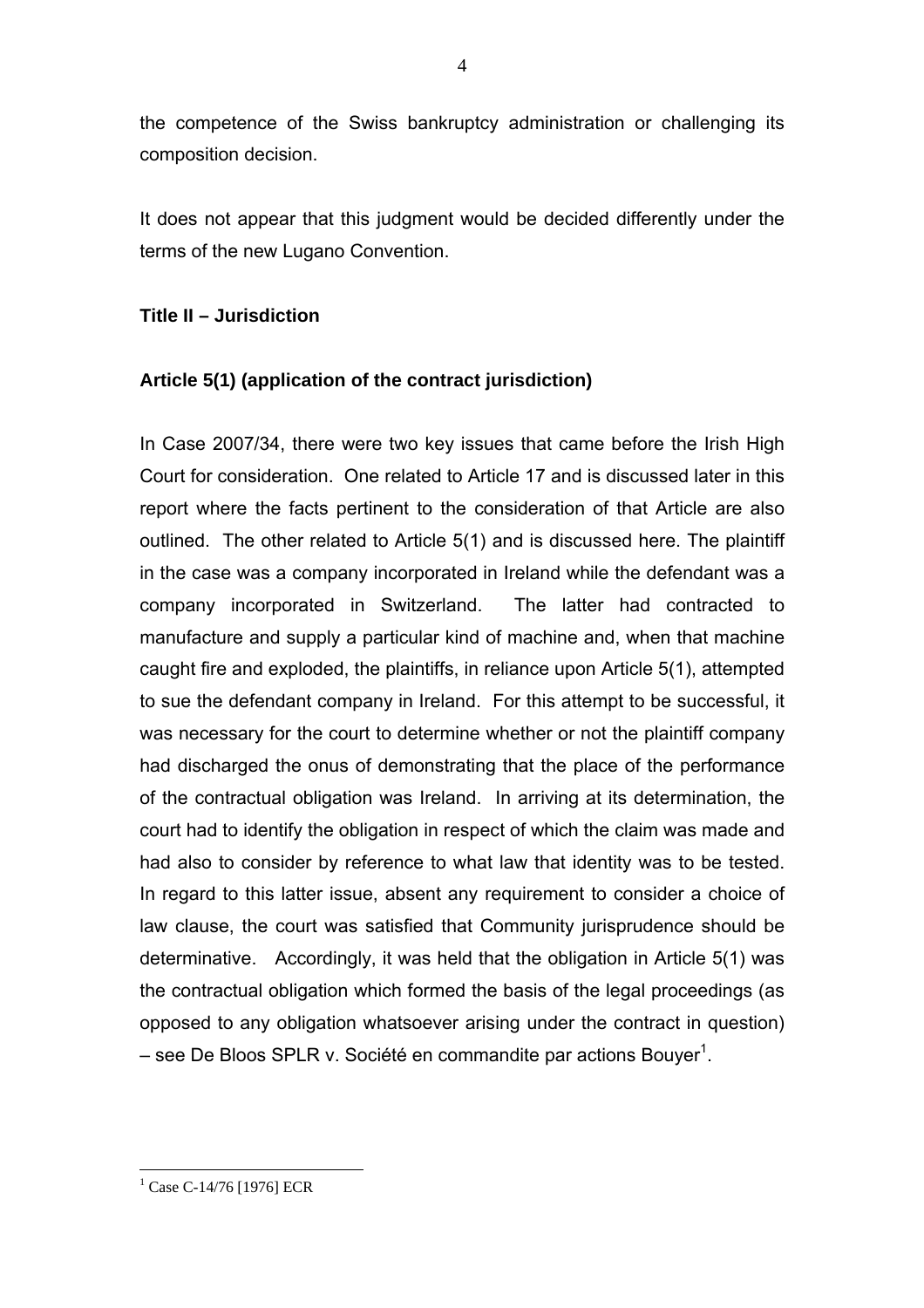In this case, some parts of the contractual obligations could only be performed in Switzerland, e.g., design and manufacture of the product while others could only be performed in Ireland, e.g., reassembly, commissioning of the machine, staff training. In order to reach a satisfactory outcome, it was necessary to identify the overall obligation and to focus on where that obligation had to be performed. The conclusion was that here the overall obligation was to supply a machine free from those defects which would render it unfit for its intended purpose. In the context of that obligation, the supply of the machine was to be in Ireland and the overriding obligation under the contract was to supply the machine assembled and commissioned in Ireland. As the place for the performance of the obligation for the purposes of Article 5(1) was the plaintiff's plant in Ireland, the plaintiffs were entitled to rely on that Article so as to sue the defendants in Ireland.

Notwithstanding the significant changes introduced into Article 5(1) under the terms of the new Lugano Convention, it is by no means clear that, on the facts of this case, the application of those changes would necessarily have led to a different outcome.

#### **Article 5(3) (application of the tort jurisdiction)**

#### *(i) application in relation to the Internet*

This case, decided on  $6<sup>th</sup>$  March 2007, concerned a claim by a Swiss insurance company, which had brought proceedings in Switzerland to protect its domain names against the unlawful use of those names by a person who was domiciled in London. The claim was allowed by the Zurich Cantonal Court in proceedings in which the judge held he had jurisdiction under Article 5(3) of the Lugano Convention. It was allowed on the basis that the defendant had infringed the plaintiff's trademarks. On appeal from this decision the Federal Court upheld the decision of the Cantonal Court, in particular that court's claim to jurisdiction under Article 5(3).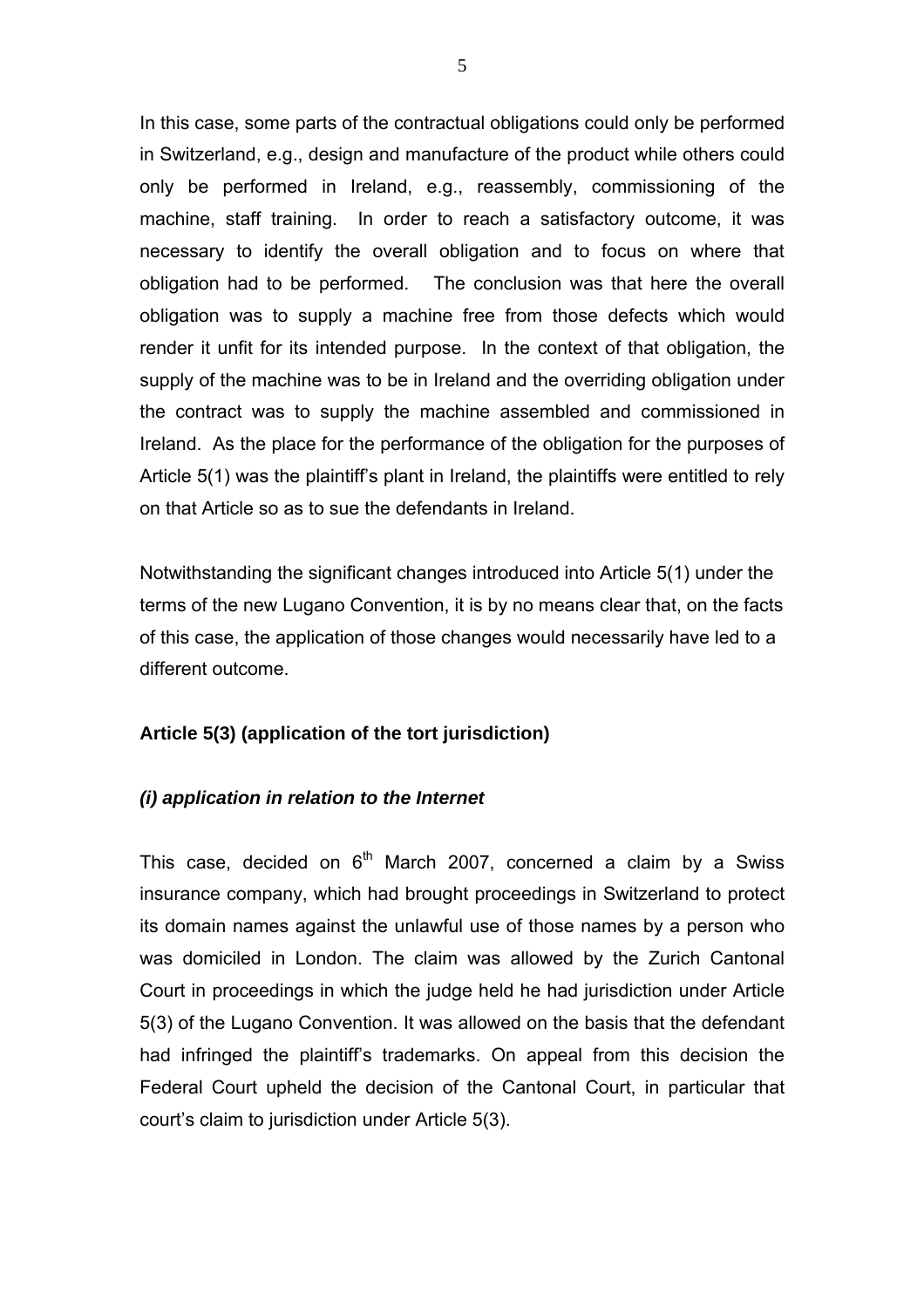The Federal Court held that in principle Article 5(3) covers all claims based on a defendant's alleged liability for harm where the claim is not based on a contract within the meaning of Article 5(1). In particular it covers claims for the infringement of intellectual property rights, including trademarks. Although there is uncertainty whether in relation to tortious claims concerning the Internet the place of the effect of the tortious behaviour is presumed to be anywhere where the web site can be accessed, the court stated that the place of effect as regards the infringement of a trade mark by domain names clearly includes the place where those names can be accessed as intended. The court held that it is sufficient for a web site's publication that it can be accessed on the Internet under the domain name. It left open the question whether the place of effect must be restricted to the place of intended use. Even if there was such a restriction, that was satisfied in this case in view of the fact that the domain names contained the component "Suisse" and were therefore intended to be accessed anywhere in Switzerland.

#### *(ii) application in relation to negative declarations*

This case, decided on  $13<sup>th</sup>$  March 2007, concerned a company, A, with its registered office in Switzerland, which negotiated a reinsurance contract between a company, C, and another company, K. Company C. subsequently went bankrupt and as a result of this and a clause in the contract, many of its clients were unable to be reimbursed on the basis of possible liability. This gave rise to a potential liability in tort in respect of company A. This was on the basis that that company had made false representations that there was adequate insurance cover for those clients. In view of this potential liability company A brought an action in Switzerland for a negative declaration to establish that it had not incurred any non-contractual liability towards any aggrieved clients who might subsequently claim that it had falsely represented to them the existence of insurance cover. The Basel Civil Court, the Basel Appeal Court and the Federal Court all rejected jurisdiction in relation to company A's claim for a negative declaration.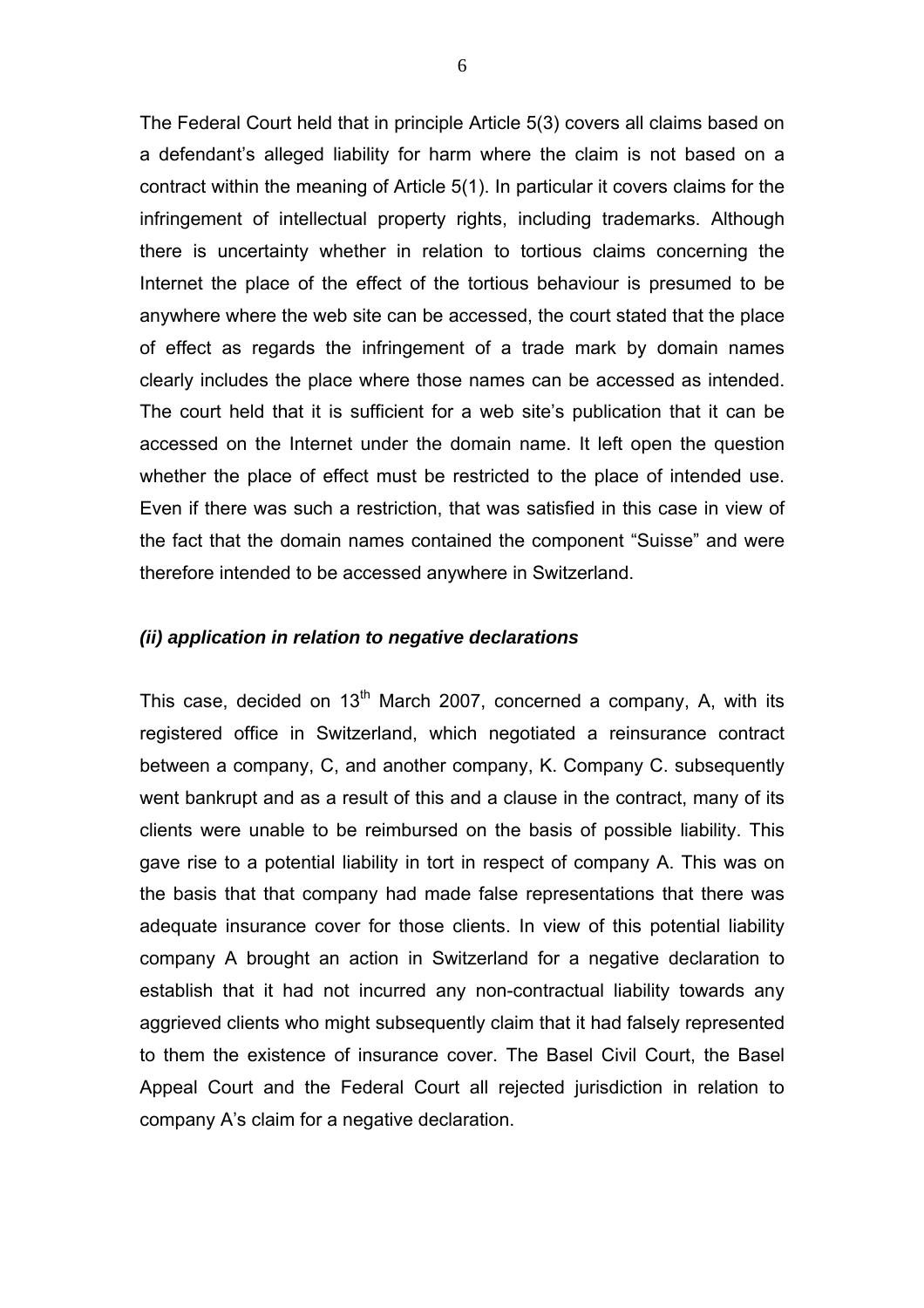In this case the Swiss courts were considering the circumstances in which a plaintiff seeking a negative declaration could invoke jurisdiction under Article 5(3). In accordance with the jurisprudence of the ECJ claims brought by parties claiming to have suffered tortious damage can properly be brought both in the place of where the originating harmful act occurred and the place where the effect of that act was suffered. Although in principle a party causing harm could also invoke this option, it could only properly do so to the extent that the option chosen by this potential tortfeasor did not result in the selection of a jurisdiction which would contravene the principle of expediency which underlies this basis of jurisdiction. This principle reflects considerations relating to the proper administration of justice and the proper conduct of the trial, in particular as regards the identification of a court best placed to take the necessary evidence and resolve the dispute. In negative declaration cases there should therefore be a requirement of particular proximity between the Article 5(3) jurisdiction and the evidence and the facts of the case. The Federal Court's judgment also refers to this requirement as compensation for the potential victim for the loss of his choice of forum, but it is not clear to what extent the court relied on this consideration in reaching its conclusion.

The Federal Court clearly relied on another consideration in devising this requirement of particular proximity. The fact that it is the potential tortfeasor who normally determines the place of his acts represents a crucial difference from the potential victim's jurisdictional option, which depends on the circumstances created by the potential tortfeasor. The requirement of particular proximity is necessary in order to prevent the latter, by skilful planning of his actions which can be committed anywhere, improperly securing for himself a jurisdiction in which to obtain a negative declaration and which is as disadvantageous as possible to the potential victim.

The plaintiff argued that Basel in Switzerland was properly a place with Article 5(3) jurisdiction. This was on the basis that it was a place where important elements of the potentially tortious act had taken place. However the Federal Court held that this place lacked the necessary proximity to the facts of the dispute, since the actions which had occurred there amounted to only a small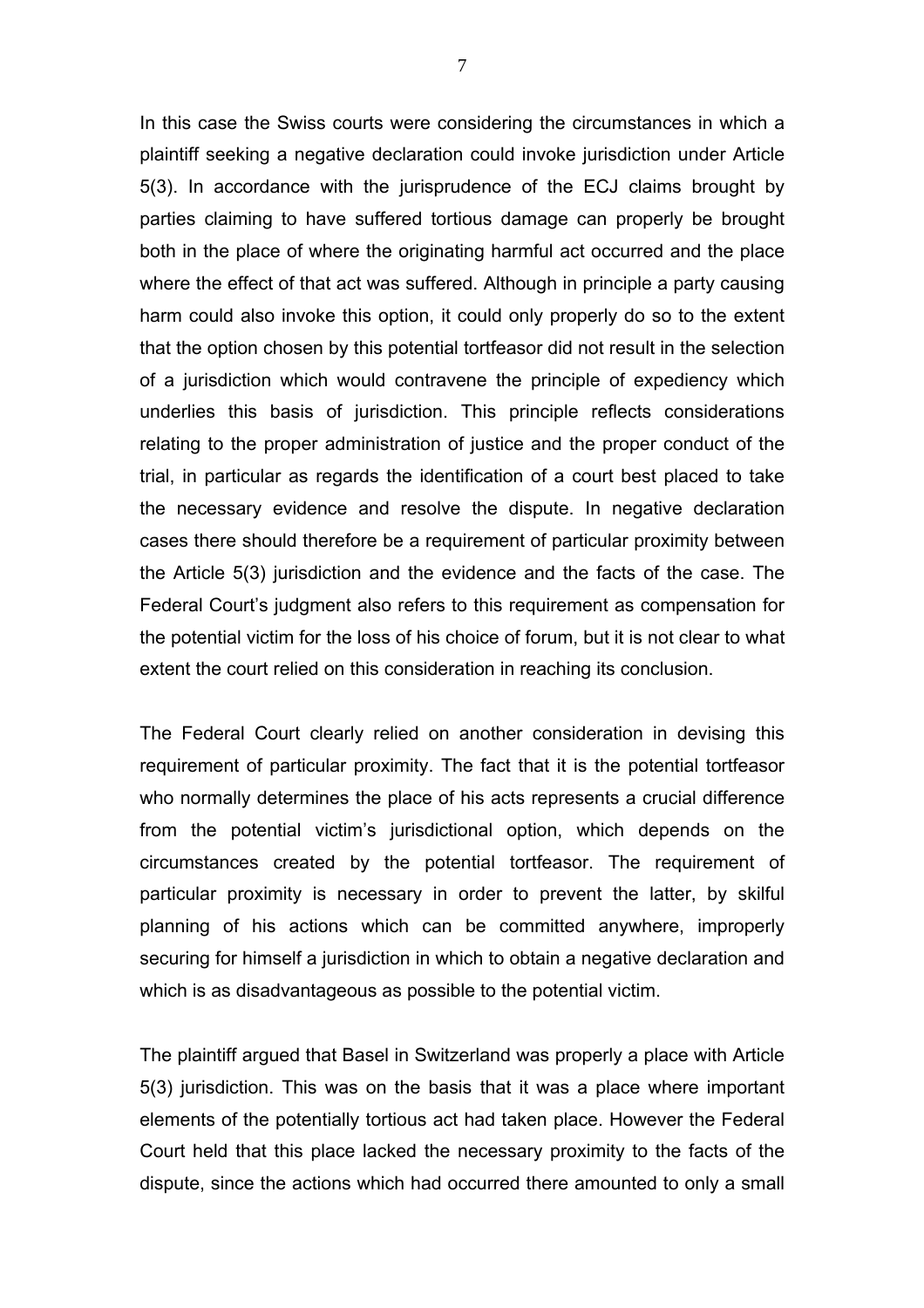part of the totality of the events in this case. It was necessary in a case such as this to take into account the joint actions of all the parties concerned, and not merely those of the potential tortfeasor. It was important to identify the court that would be most convenient for the taking of evidence that would be crucial for the resolution of the dispute. In making this assessment it was essential to identify the particular disputed issues for the resolution of which evidence would be needed at trial.

In the light of these considerations the Federal Court held that the place of the plaintiff's actions in Switzerland was of much less significance in the context of the case as a whole than was the place of their effect in the Netherlands. Accordingly on the facts of this case Article 5(3) jurisdiction was properly situated in the latter country and not in the former.

It does not appear that this judgment would be decided differently under the terms of the new Lugano Convention.

### **Article 13(1) (application of the consumer jurisdiction)**

This case, decided on 28<sup>th</sup> March 2007, concerned A, an individual resident in Greece with a numbered bank account in a bank, Bank X, which was domiciled in Switzerland. Bank X brought proceedings in the Zurich District Court against A for 9 million US dollars. A argued that the Swiss courts lacked jurisdiction. This was on the basis that the contract was a consumer contract for the purpose of Article 13 of the Convention and that in accordance with Article 14(2) jurisdiction therefore lay with the court of the State where the consumer was domiciled.

The District Court rejected A's plea of lack of jurisdiction, as did the Zurich Higher Court. The latter found that none of the preconditions laid down in Article 13(1) were satisfied. It also found that the court had jurisdiction on the basis of A having entered an appearance for the purposes of Article 18 (jurisdiction based on appearance). A appealed to the Federal Court.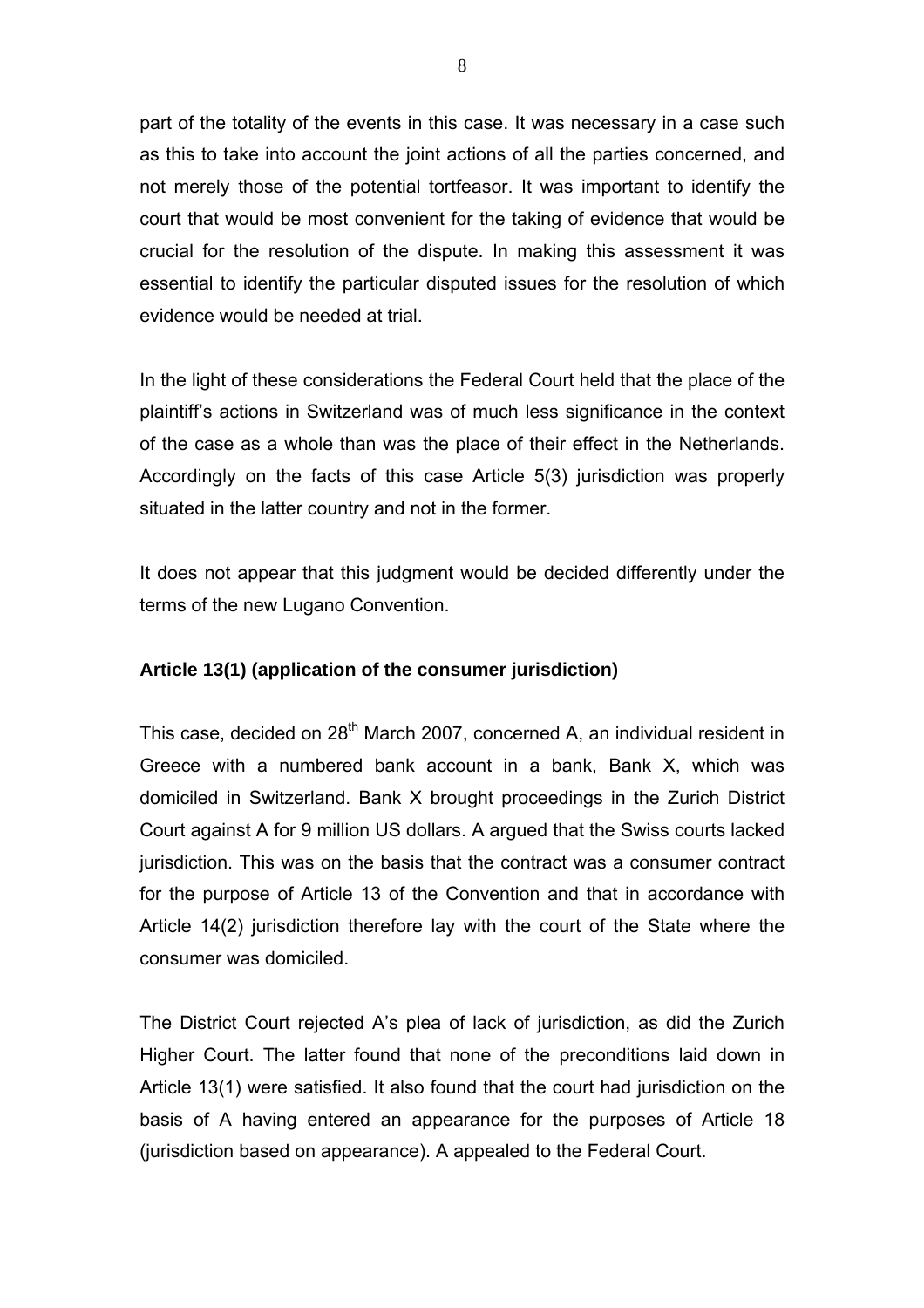The Federal Court dealt briefly, and in orthodox terms, with the Article 18 point. It held that under that provision any defence to a claim on its merits constitutes an entry of appearance. However applications preliminary to the defence on the merits, such as an application for the adjournment of proceedings, are not covered by this provision. A challenge to jurisdiction may not be raised after the making of submissions that under national procedural law are considered to be a defence on the merits. That national law determines the point in time at which a procedural act must be considered to constitute an entry of appearance.

In relation to Article 13(1) the Federal Court found that in accordance with Gruber v. Bay<sup>2</sup> the term "consumer" should be interpreted strictly. The question must be answered on the basis of an individual's position within the contract in question, in conjunction with the contract's nature and purpose and not on the basis of the individual's subjective status. Accordingly the same person may be regarded as a consumer for some transactions and not for others (Benincasa v. Dentalkit)<sup>3</sup>. The court must decide in the light of the evidence whether the contract was intended, to any significant extent, to meet the needs of the trade or profession of the individual concerned.

In this case the decisive factor was whether the purpose for which A concluded the banking contract was private in nature. A claimed that the account had only served private purposes. He argued that the contract of pledge relating to this account had been concluded at the insistence of Bank X. Its purpose had not been to pledge the balance in the account in favour of A's companies, but to cover the negative balances on his own and his wife's private accounts. Bank X disputed these assertions, but the Higher Court took no evidence on the matter. Instead, solely on the basis of the undisputed fact that the account was interrelated with A's various business accounts, it concluded that this particular account had considerable importance for his business activities and was not therefore for private purposes. On the basis of the Higher Court's failure to take evidence on this issue the Federal Court

<sup>&</sup>lt;sup>2</sup> Case C-464/01 (judgment given on 20 January 2005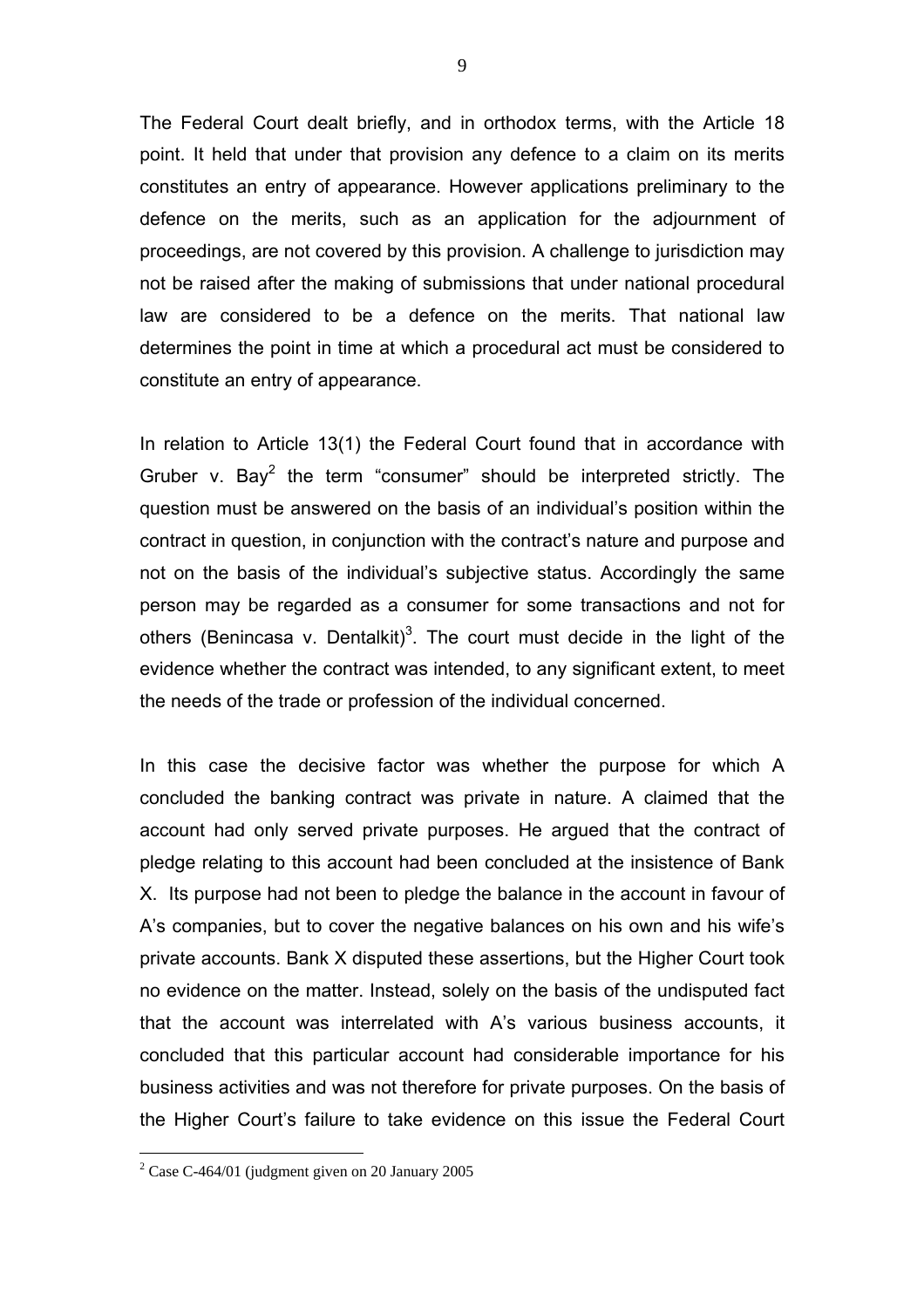found that court to be in breach of Article 13(1). The issue was remitted to the lower court with the direction that evidence should be heard on it and that it should be resolved on the basis of that evidence.

The Federal Court also found that the contract for the establishment of a banking account was a "contract for the supply of services" within the terms of Article 13(1). In the light of the broad interpretation to be accorded to this category of contract this particular classification should not be negated by the parties' subsequent agreement of a credit limit. The latter agreement should not be viewed in isolation, but merely as one of various services routinely provided by a bank in relation to its banking services.

Finally the Federal Court held that the Higher Court had failed adequately to take evidence based on A's assertions that his account, which he had opened in 1982, had merely become dormant and had subsequently reopened under the same account number. If this assertion were to be substantiated on the evidence, the date of reopening should not deprive A of the jurisdictional protection afforded to him by Section 4 of the Convention. On this basis the earlier date was the crucial date because that was the moment when the contract was concluded. The position would be different if it were to be established that a new current account contract had been entered into subsequently. In that case the later date would be the crucial one. This matter was also remitted to the lower court for evidence to be taken.

Notwithstanding the significant changes introduced into Article 13 under the terms of the new Lugano Convention, it is not apparent that this case would be decided differently under that instrument.

**Article 16(1) (application of the exclusive jurisdiction over immovable property)** 

## *(i) non-application in the context of divorce proceedings*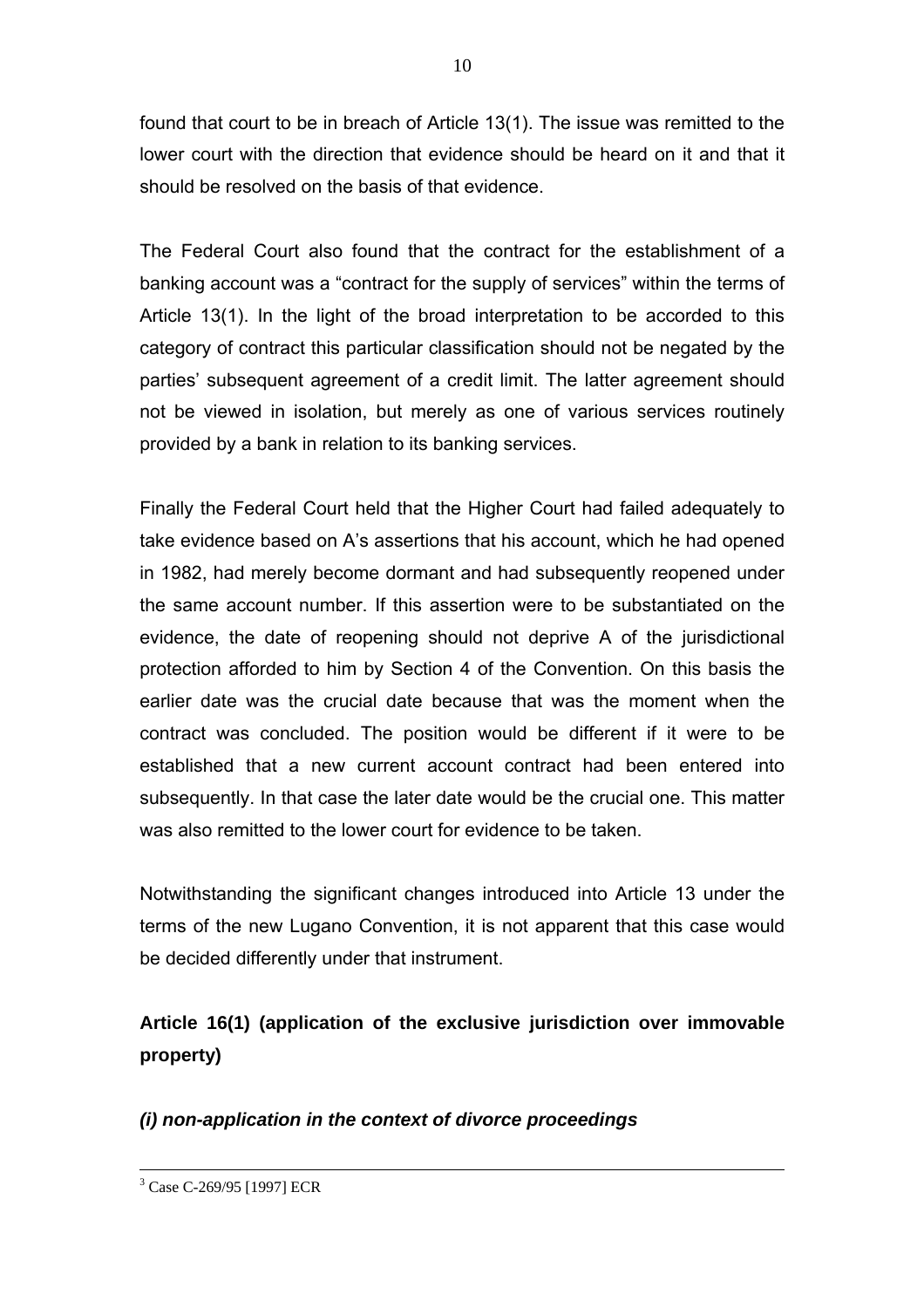In Case No. 2007/37 the Portuguese Courts had to consider whether or not a particular aspect of a divorce decision which concerned a property matter fell within the category of "proceedings which have as their object rights *in rem* in immovable property" such that the relevant ruling in the original case by the Swiss courts should not be enforced.

As part of the settlement in divorce proceedings that had taken place in Switzerland, the Swiss courts had specified certain requirements with regard to a house that was located in Portugal. In essence, if the husband wished to keep full ownership of the property a certain sum, corresponding to half the estimated value of the house (the building of which had been financed by the couple from their savings) was to be deposited in the name of his wife. In the event of the house being sold, the wife had the right to half the sum obtained as a result of that sale.

The husband contested the decision before the Portuguese courts primarily on the grounds that the Portuguese courts were exclusively competent to deal with actions relating to property located in Portuguese territory. In making the argument, reliance was placed upon a particular Article of the Portuguese Civil Law Code which had aligned Portuguese law with the wording of Article 16 of the Brussels and Lugano Conventions. The husband was unsuccessful at first instance and appealed the decision of the lower court to the Supreme Court.

While not specifically adverted to in the judgment, it is clear that the Court had regard to a long line of ECJ jurisprudence whereby Article 16(1), being an exception to the general jurisdiction rules, must not be given an interpretation that is wider than that required by its objective (Klein v. Rhodos Management Ltd)<sup>4</sup> The Court also noted ECJ dicta to the effect that Article 16 (1) must be interpreted as meaning that the exclusive jurisdiction of the courts of a Contracting State in which a property is situated does not encompass all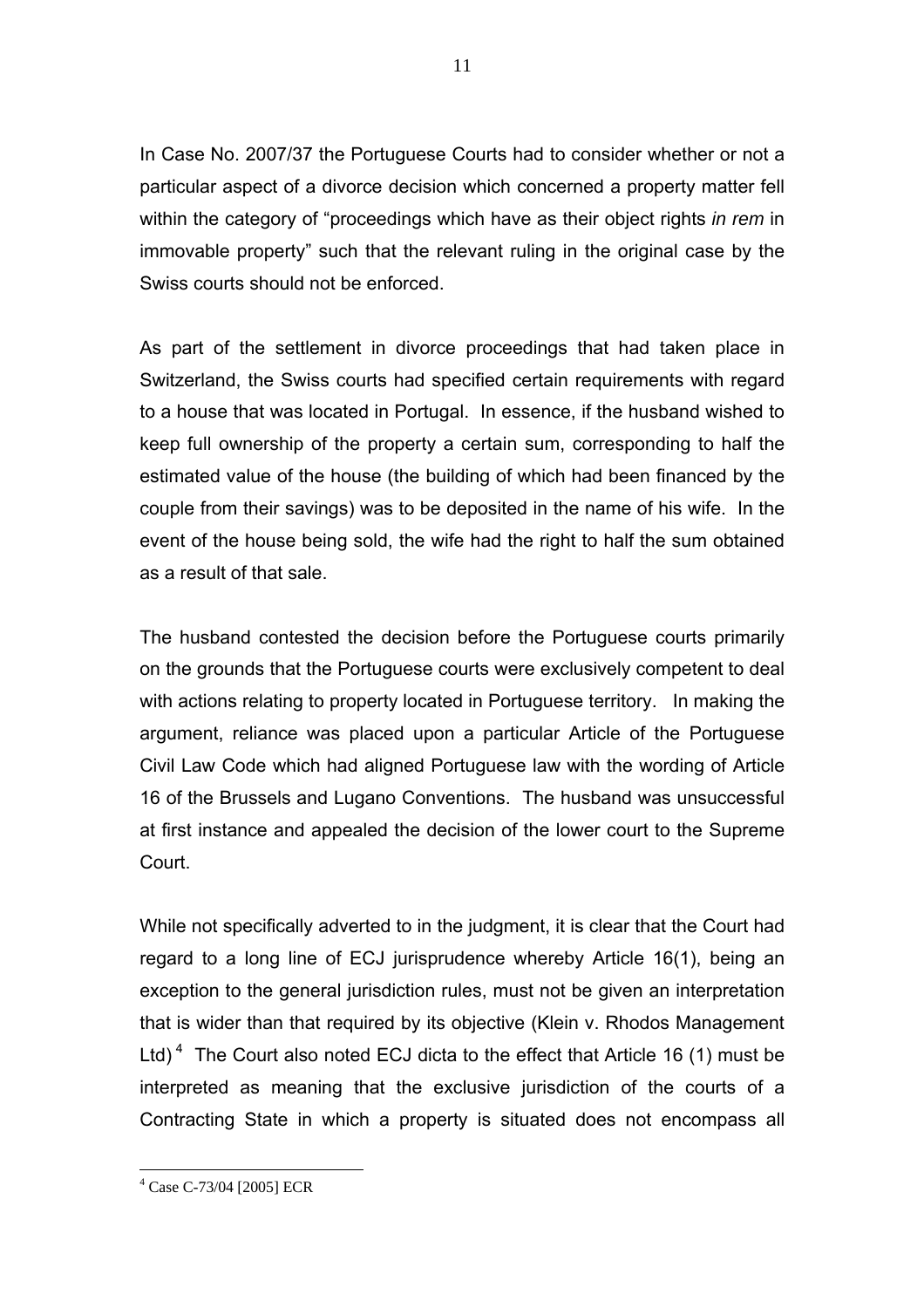actions concerning rights *in rem* in immovable property, but only those which are actions which seek to determine the extent, content, ownership or possession of immovable property or the existence of other rights *in rem* therein and to provide the holders of those rights with protection for the powers which attach to their interest (Reicher and Kockler v. Dresdner Bank  $AG$ <sup>5</sup>. . In this case the view seems to have been taken that the original decision did not interfere with existing property rights – it merely specified the financial obligations which would ensue in the event that certain hypothetical courses of action were followed. As such, exclusive jurisdiction did not lie with the Portuguese courts.

#### *(ii) application in relation to the joint ownership of property*

In Case 2007/35 the pertinent facts for the purposes of this report related to a property located in Spain which was in the joint ownership of a co-habiting couple. When one of the joint owners died, the other sought the dissolution of the joint ownership and, as the estate of the deceased was domiciled in Norway, the claim was brought in that country. The claim was resisted by the estate on the basis that Article 16(1)(a) of the Lugano Convention applied so as to give exclusive jurisdiction to the courts of Spain. It would appear that the claim, if upheld, would have resulted in the sale of the property.

The matter eventually came before the Supreme Court on appeal in circumstances where two lower courts had upheld the jurisdiction of the Norwegian courts in relation to this matter. That Court noted that, following the case law of the ECJ (Land Oberösterreich v ČEZ as), the term "rights in rem" was to be accorded an autonomous interpretation.<sup>6</sup> The passage from the Reicher and Kockler case (referred to earlier in the discussion of Case 2007/37) was also quoted. In addition, mention was made of the Gaillard v Chekili case<sup>7</sup> wherein the ECJ had referred to the explanation given in the Schlosser Report as to the difference between a right *in rem* and a right *in* 

<sup>5</sup> Case C-115/88 [1990] ECR

<sup>6</sup> Case C-343/04 [2006] ECR

 $7 \text{ Case C-518/99}$  (judgment given on 5 April 2001)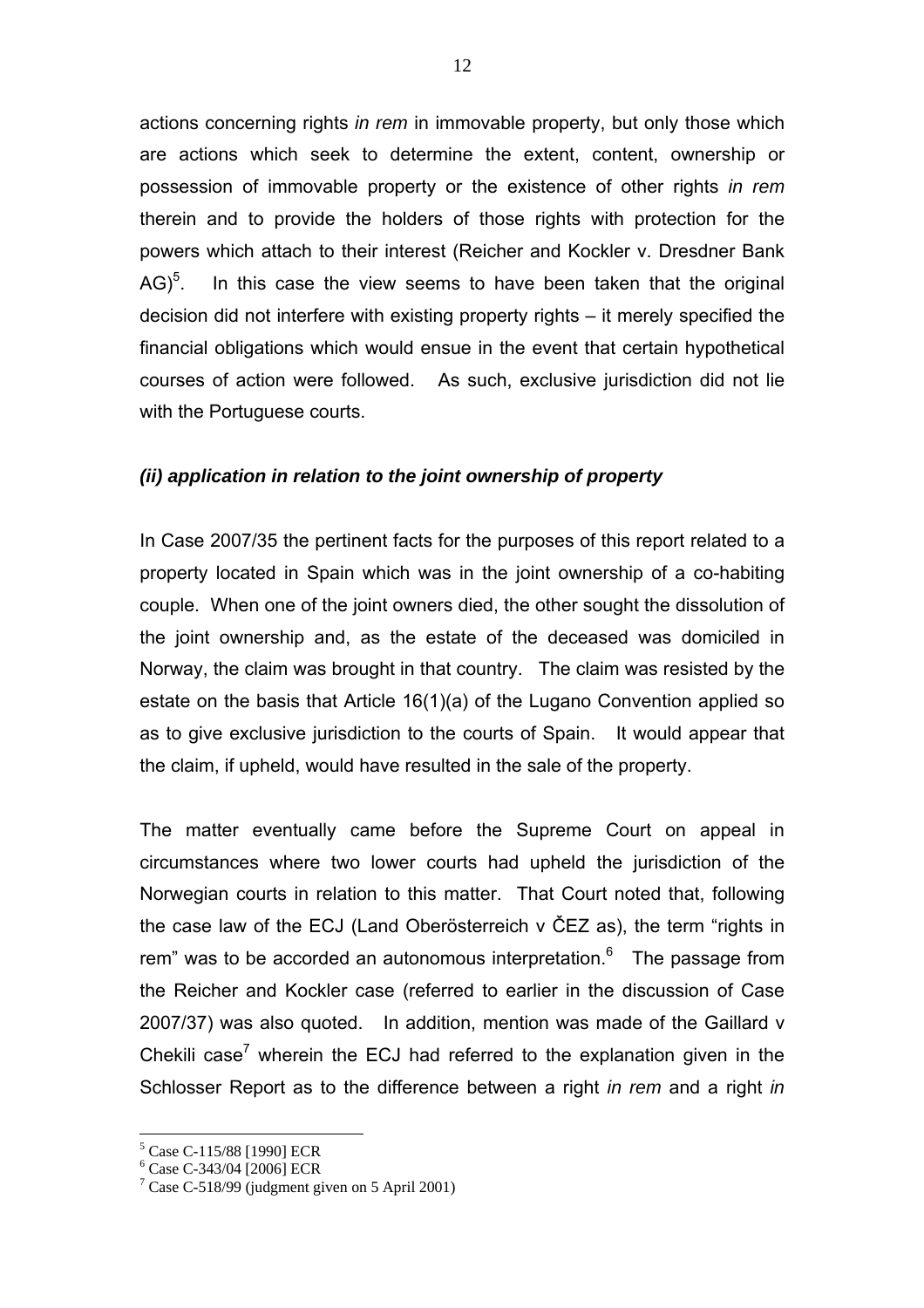*personam -* the former having effect *erga omnes*, whereas the latter can only be claimed against a particular person. From the perspective of the Supreme Court, the legal question to be answered was whether or not the conditions for the dissolution of the agreement on joint ownership had been fulfilled. Those conditions could be regulated by a contract or by law. Accordingly, the claim for dissolution should be directed against those taking over that part of the joint ownership that had been previously held by the deceased. It could not be regarded as a claim against the whole world and Article 16(1)(a) of the Lugano Convention, given the fact that it should not be given an interpretation wider than the limits of its aim and purpose, did not apply. The Norwegian courts were, therefore, competent to deal with the case.

It should be noted that the language of Article 16(1) is replicated precisely in Article 22(1) of the new Lugano Convention. In consequence, the well established jurisprudence in relation to this Article is likely to remain largely undisturbed.

### **Article 17 (application of the rules on prorogation of jurisdiction)**

In Case 2007/34 (referred to earlier) the Irish courts also had to consider the relevance of Article 17 to the proceedings. Essentially, the Swiss defendants were seeking to have service set aside on grounds that the contract on which the plaintiff was relying contained a clause conferring sole and exclusive jurisdiction on the courts of Aargau in Switzerland.

The facts relevant to this aspect of the case may be summarised briefly as follows. The defendants had submitted a number of quotations for the manufacture and supply of a particular machine – all of which stated that they were to be subject to the defendant's general conditions of contract which were enclosed. Those conditions contained an exclusive jurisdiction clause to the effect that:

> • the place of jurisdiction for both the customer and supplier should be the registered office of the supplier (however, the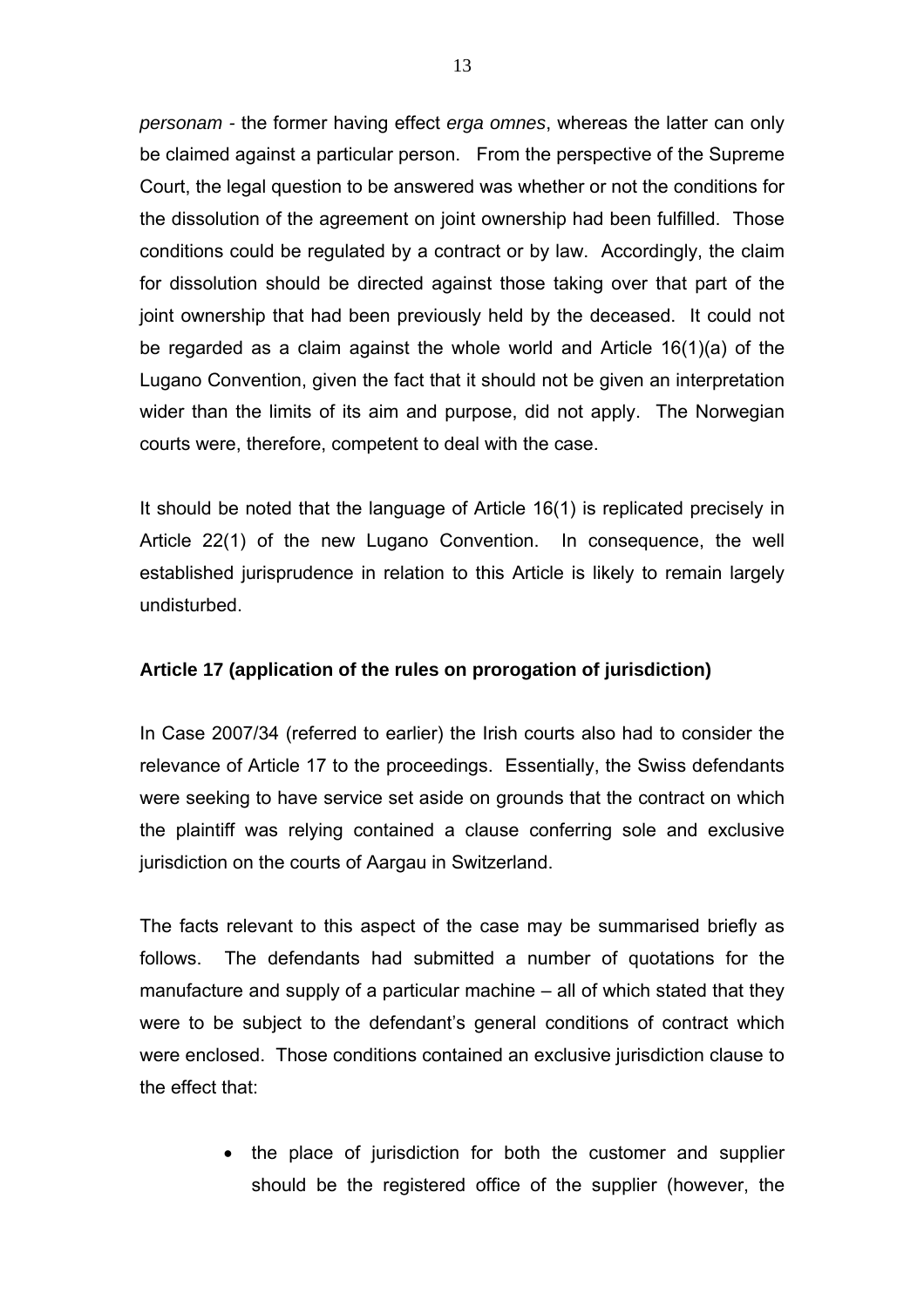supplier was to be entitled to sue the customer at the latter's registered address);

• the contract was to be governed by Swiss substantive law.

The plaintiffs duly forwarded a purchase order  $-$  in the first instance by fax and in the second by post. The postal version contained a copy of the plaintiffs' Standard Conditions which was received but does not appear to have been read – merely filed. Those standard conditions provided that acknowledgement of the order by the sellers (the defendants) was deemed to be an acceptance of the order but that the acceptance was limited to certain express terms and conditions and any terms and conditions additional or different to those specified were objected to and rejected by the buyer. Thus, the order went ahead with the defendants believing that the transaction was proceeding on the basis of their general conditions while the plaintiffs believed that their terms and conditions had been accepted.

The court was first called upon to consider the standard of proof which was appropriate in considering whether or not Article 17 should apply. It rejected the argument put forward by the defendants that the onus was merely to show a good arguable case. Instead, the court took the view that the normal standard of proof in civil matters applied such that the defendant must prove the relevant facts on the balance of probability. In reaching this view the court noted that acceptance of the defendants' line of argument would present difficulties when both sides had what might fairly be described as a good arguable case. Were the relief sought granted, it could amount to invidious discrimination against the plaintiffs such as to violate Article 40.1 of the Constitution of Ireland which guarantees equality before the law.

Looking at Article 17, the court noted that any agreement must be strictly construed and that it must be established that the clause conferring jurisdiction was the subject of consensus between the parties (*Salotti v. Rüwa Polstereimashinen GmbH*) 8 (*Galeries Segoura SPRL v. Société Rahim* 

 8 Case C-24/76 [1976] ECR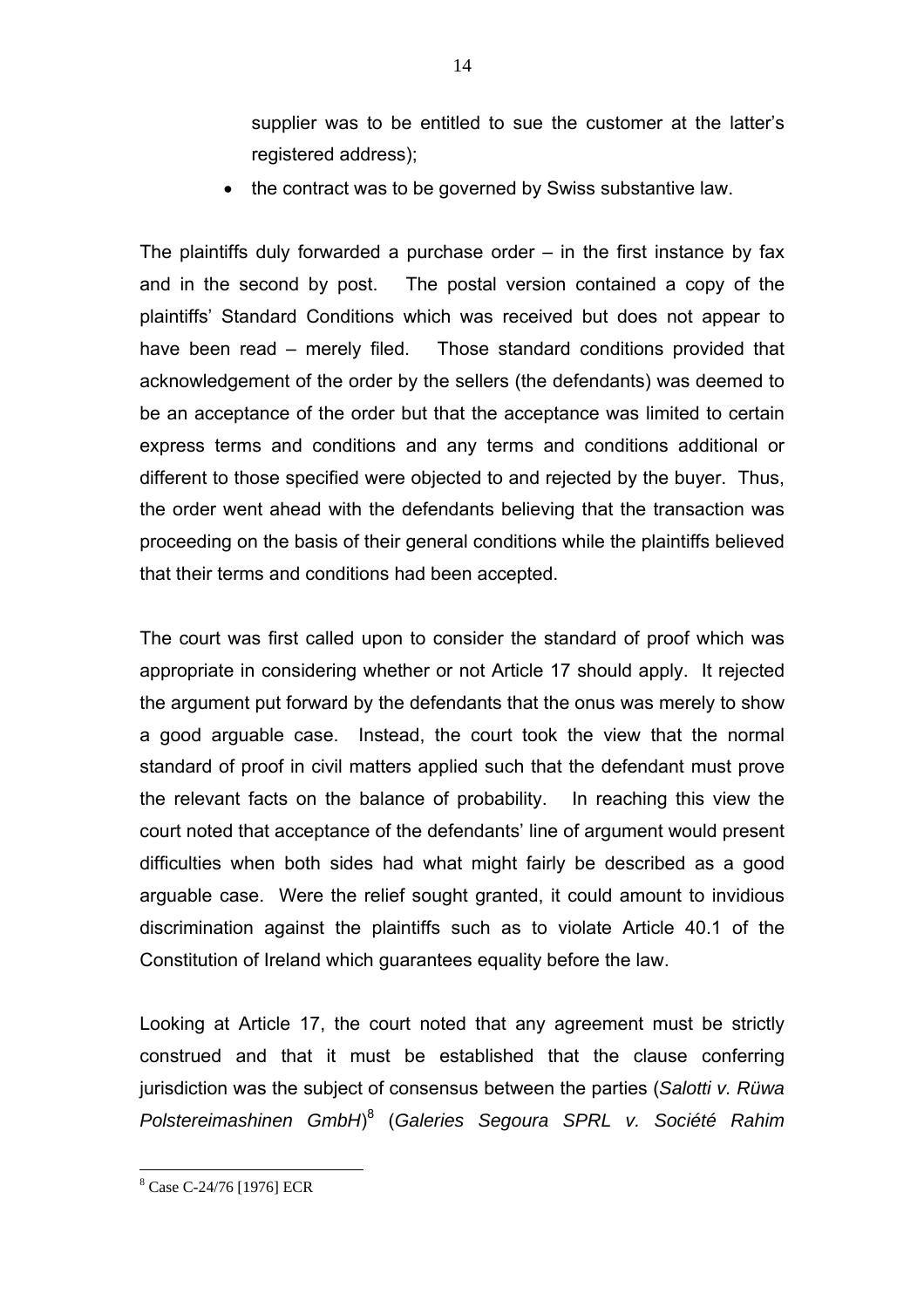Banakdarian)<sup>9</sup>. The purpose of the formal requirements imposed by Article 17 was to ensure that this consensus was in fact established. Consensus could be inferred where the clause conferring jurisdiction was included in the general conditions of sale but only if the contract signed by the parties contained an express reference to those conditions. It could be inferred even in the absence of actual proof of agreement where circumstances are such as to demonstrate that, in the commercial context in which the agreement has been made, the existence of that consensus is a probability rather than otherwise.

In this instance, it was clear that the jurisdiction clause was in writing in the defendant's general conditions. However, there were no practices in existence between the parties prior to the contract – it being the first such contract between the parties - and there was no evidence to suggest that the agreement accorded with a usage widely known in their trade or commerce and regularly observed by parties to the kind of contract involved in this case. Thus, the real issue was whether or not there was any agreement in the first place to the inclusion of that clause.

Looking at the facts of the case objectively, the court concluded that the parties were not ad idem on the inclusion of the exclusive jurisdiction clause because the sending by the plaintiffs of their standard conditions was consistent only with the rejection by them of the defendants' general conditions (which included the jurisdiction clause) and with a desire to have their own standard conditions included in the contract. The fact that the attempt to have those standard conditions included was "hopelessly ineffective" having regard to the absence of any reference to them in the faxed documentation was immaterial. In consequence the defendant had failed to discharge the onus of demonstrating that there was consensus between the parties and Article 17 did not apply so as to confer exclusive jurisdiction on the Swiss courts.

<sup>&</sup>lt;sup>9</sup> Case C-25/76 [1976] ECR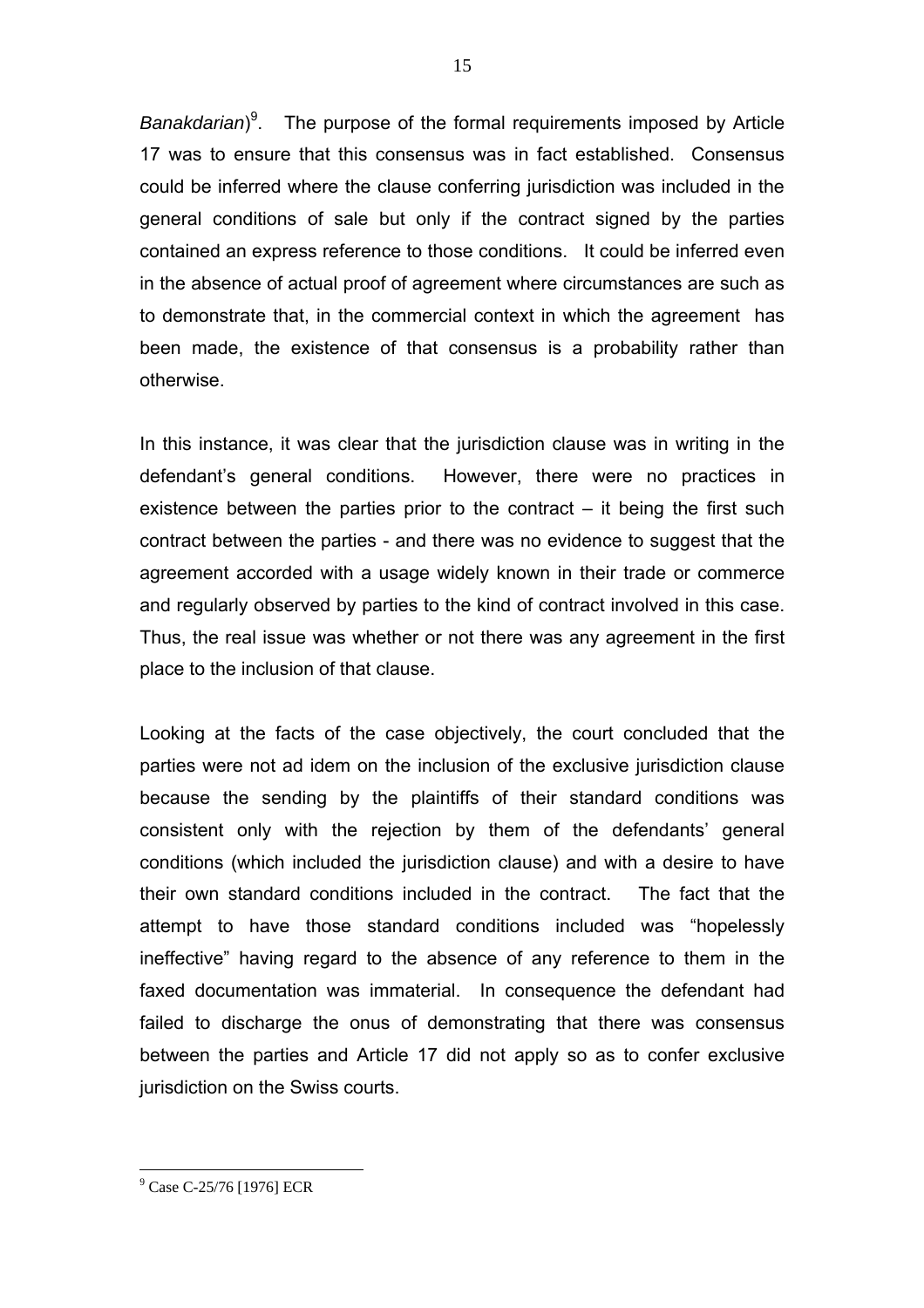Given that the key issue here was whether or not agreement existed between the parties, the modifications introduced by Article 23 of the new Lugano Convention do not require additional comment.

#### **Title III – Recognition and Enforcement**

## **Articles 27 and 28 (application of the rules on the non-recognition of judgments)**

### *(i) application of the rules on public policy and irreconcilable judgments*

In Case No. 2007/22 the French Cour de Cassation upheld a decision of the Court of Appeal in Chambery to enforce a judgment of a Swiss court. The latter had ordered a French municipal council to pay sums of money to three banks. These sums were held to be payable on the basis that the municipality had previously entered into legally enforceable guarantees in favour of these banks in order to finance the building of a hotel complex. The decision of the Chambery court had been appealed against on the basis that the Swiss judgment should not be enforced because it breached the principle of public policy in Article 27(1) and was "irreconcilable with a judgment given in a dispute between the same parties in the State in which recognition is sought" pursuant to Article 27(3).

The Cour de Cassation rejected both these objections to the recognition of the Swiss judgment. These had been raised in the light of a decision of the Conseil d'Etat. This decision, so it was argued, had operated retrospectively and in doing so had effectively rendered unlawful the action of the municipal council in entering into the guarantees. On this basis it was contended that the decision had rendered invalid the contracts entered into by the municipal council and the banks. However the Cour de Cassation held that the administrative decision of the Conseil d'Etat should not be understood as having any effect of this kind in private law. On this basis there had been no breach of public policy and neither were there two irreconcilable judgments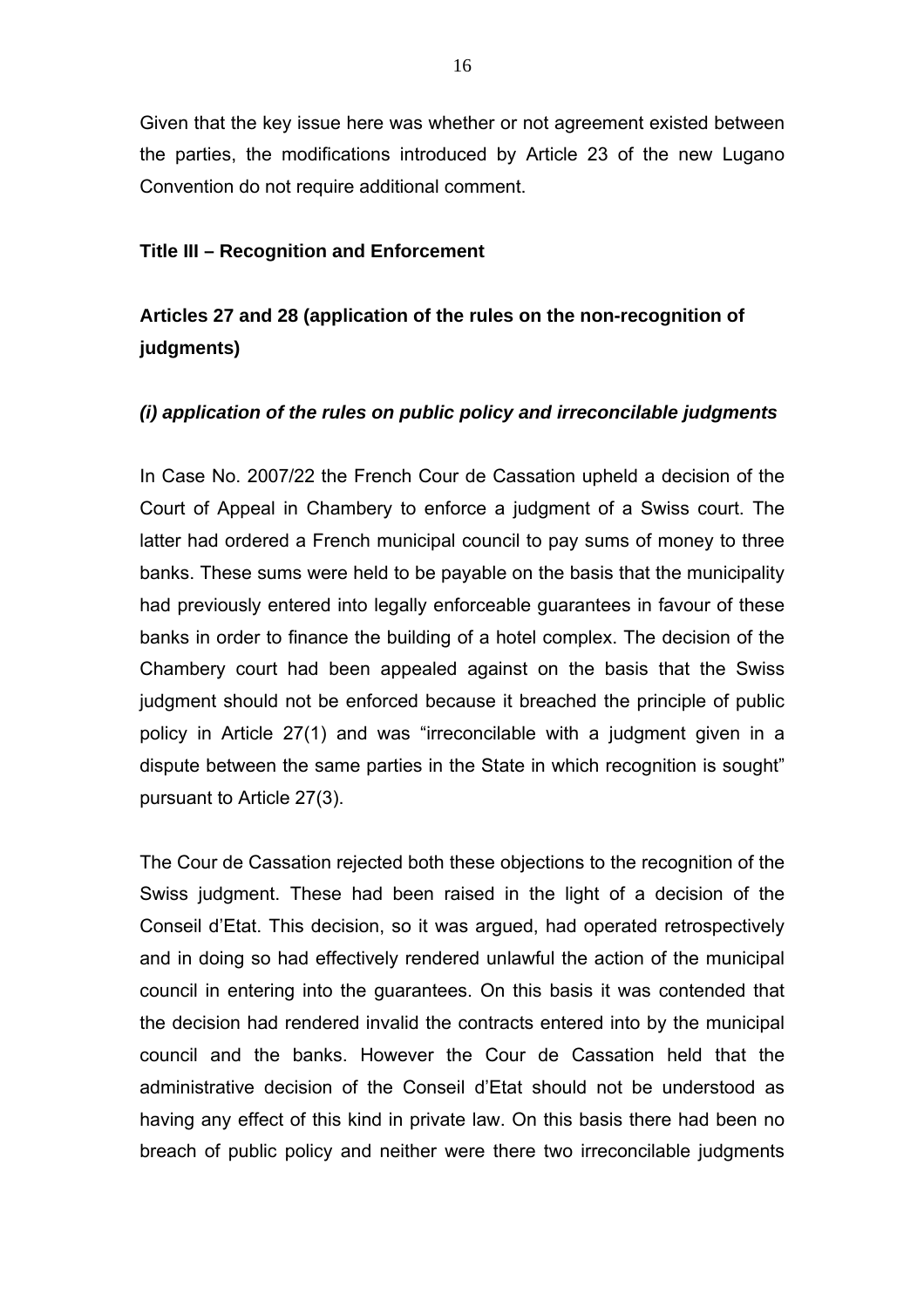within the meaning of Article 27 to prevent recognition of the Swiss decision in France.

There is no reason to suppose that this decision would have been decided differently under the new Lugano Convention.

### *(ii) res judicata in the context of a declaration of enforceability*

In Case 2007/39 the Polish Supreme Court had to consider certain enforceability issues in relation to a series of German judgments which had been granted in 2002. The principal judgment was a default judgment whereby the defendant company (R.S.P.K. in K.) was ordered to pay the named plaintiff a sum somewhat in excess of €2m. The factual background to the case is somewhat complicated but may be summarised in broad terms as follows. In September 2002 the named plaintiff was successful in obtaining a declaration of enforceability in Poland from the District Court in Lodz in relation to the default judgment. Subsequent to this, on two separate occasions during the course of January 2004, that default judgment was subject to rectification by the German court to allow for relatively minor corrections to the name of the plaintiff company. Furthermore, in February 2004, the German courts confirmed that title to the debt in question had transferred from the plaintiff company to the applicant in the present case (A.V. S.). It would also appear that in September 2004, the Court of Appeal in Lodz had declined to enforce the default judgment in the applicant's favour because of a problem with the documentation showing the proper legal transfer of title. In December 2005 the applicant was successful before the District Court in Kalisz in securing a new declaration of enforceability. That decision was appealed unsuccessfully by the debtor who pleaded *res judicata.* A cassation action was then brought before the Supreme Court where the debtor was represented by a receiver as, subsequent to the original appeal proceedings, bankruptcy had been declared.

In dealing with the case, the Supreme Court made it clear that it was considering only the relevant provisions of the Lugano Convention – previous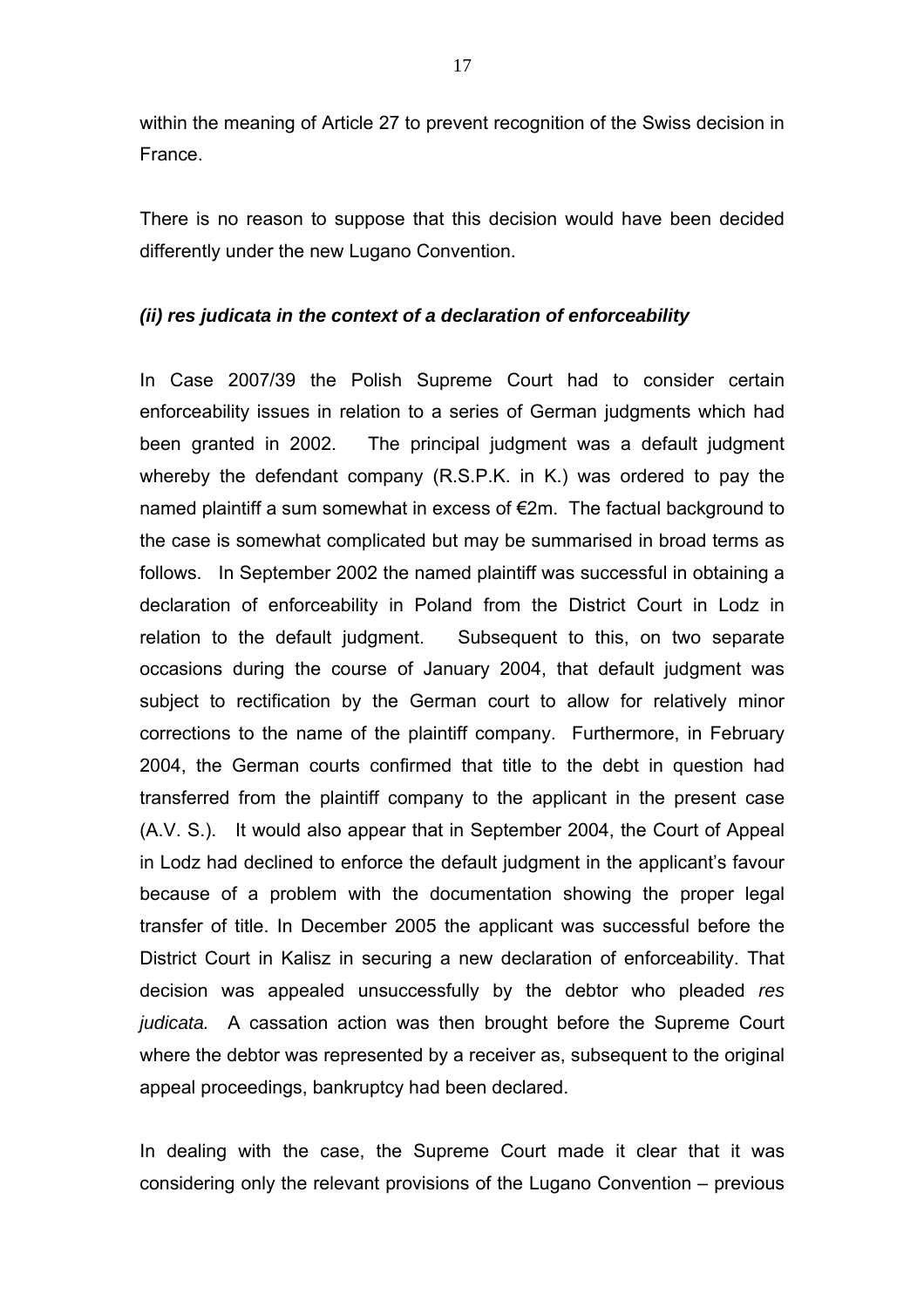arguments seemed to have been heard and determined on the basis of Council Regulation No. 44/2001 which, according to the Court, was irrelevant given the date of the German judgments. The Supreme Court proceeded to examine the two main grounds upon which the Court of Appeal had declined to accept the debtor's argument that the matter was *res judicata* by virtue of the original enforceability decision of 2002. The first of these was that, as the default judgment had been rectified twice since the 2002 decision, a separate enforcement application was now appropriate. The second was that the 2002 decision had issued prior to the transfer which saw the present applicant stepping into the shoes of the old plaintiff. The Supreme Court declined to accept the validity of these grounds. In a situation where rectification involved a relatively minor matter it could not be considered that a separate judgment had come into being such that a separate enforcement action was necessary. Furthermore, the transfer of the debt to the applicant, at least in principle, did not give the applicant a right to seek a fresh declaration of enforceability. That applicant had taken on the legal situation of the original plaintiff and the plea of *res judicata* was therefore appropriate.

However, given the factual circumstances of this particular case where the application of the principle of *res judicata* would preclude the applicant from enforcing his entitlements in Poland, the need to uphold the free movement of decisions under the Lugano Convention took precedence over the application of that principle. The Court had regard to the terms of Articles 27 and 28 of the Convention which define in a very strict way the grounds on which enforcement may be refused (none of which was being relied upon by the debtor). The Court also noted in passing that the clear implication to be drawn from Article 28 was that jurisdiction provisions were not comprehended by public policy within the meaning of Article 27(1) of the Convention. Accordingly, the Court dismissed the cassation action.

#### **IIII. Final considerations**

As in other years it is once again to be noted that the rulings of the national courts on the Lugano Convention show an ever deepening awareness of the case law of the European Court of Justice and a sensitivity to the need to